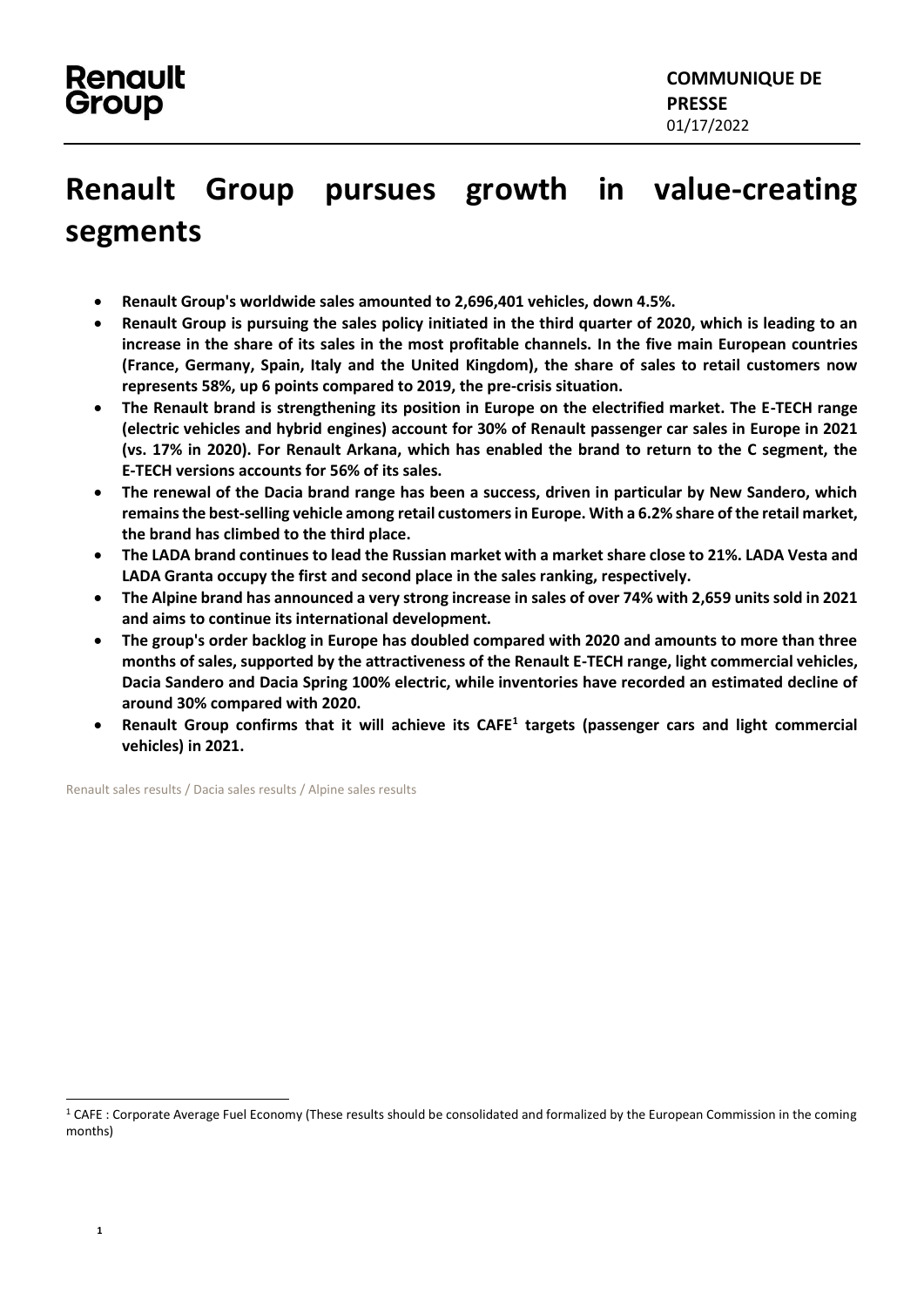## **Renault Group sales by brand**

|                               | <b>YTD end of December</b> |           |          |
|-------------------------------|----------------------------|-----------|----------|
|                               | 2021                       | 2020*     | % change |
| RENAULT                       |                            |           |          |
| PC                            | 1,318,785                  | 1,473,593 | $-10.5$  |
| LCV                           | 374,824                    | 314,952   | $+19.0$  |
| <b>PC+LCV</b>                 | 1,693,609                  | 1,788,545 | $-5.3$   |
| <b>DACIA</b>                  |                            |           |          |
| PC                            | 502,964                    | 484,020   | $+3.9$   |
| LCV                           | 34,131                     | 36,686    | $-7.0$   |
| <b>PC+LCV</b>                 | 537,095                    | 520,706   | $+3.1$   |
| <b>RENAULT SAMSUNG MOTORS</b> |                            |           |          |
| PC                            | 57,480                     | 90,300    | $-36.3$  |
| <b>ALPINE</b>                 |                            |           |          |
| PC                            | 2,659                      | 1,527     | $+74.1$  |
| <b>LADA</b>                   |                            |           |          |
| PC                            | 371,317                    | 369,461   | $+0.5$   |
| LCV                           | 13,891                     | 14,505    | $-4.2$   |
| PC+LCV                        | 385,208                    | 383,966   | $+0.3$   |
| <b>AVTOVAZ</b>                |                            |           |          |
| <b>PC</b>                     | 183                        | 9,823     | $-98.1$  |
| <b>EVEASY</b>                 |                            |           |          |
| <b>PC</b>                     | 4,168                      | 0         | $^{++}$  |
| <b>JINBEI&amp;HUASONG</b>     |                            |           |          |
| PC                            | 39                         | 1,982     | $-98.0$  |
| LCV                           | 15,960                     | 25,477    | $-37.4$  |
| <b>PC+LCV</b>                 | 15,999                     | 27,459    | $-41.7$  |
| <b>RENAULT GROUP</b>          |                            |           |          |
| PC                            | 2,257,595                  | 2,430,706 | $-7.1$   |
| LCV                           | 438,806                    | 391,620   | $+12.0$  |
| <b>PC+LCV</b>                 | 2,696,401                  | 2,822,326 | $-4.5$   |

\*2020 Volumes at proforma 2021 (excluding Shineray)